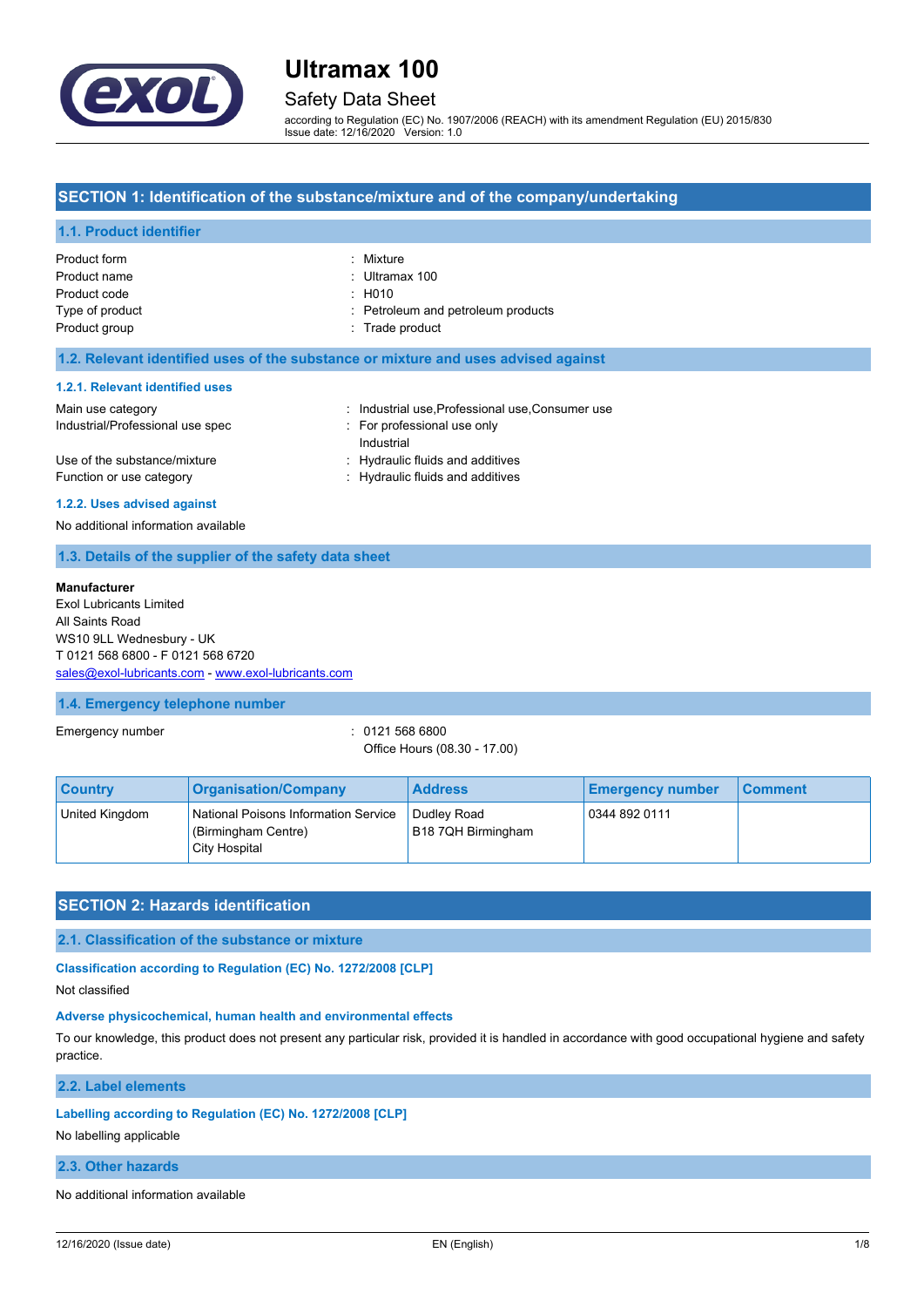# Safety Data Sheet

according to Regulation (EC) No. 1907/2006 (REACH) with its amendment Regulation (EU) 2015/830

# **SECTION 3: Composition/information on ingredients**

## **3.1. Substances**

### Not applicable

# **3.2. Mixtures**

| <b>Name</b>                                                                              | <b>Product identifier</b>                                                                                | $\frac{9}{6}$     | <b>Classification according to</b><br><b>Regulation (EC) No.</b><br>1272/2008 [CLP] |
|------------------------------------------------------------------------------------------|----------------------------------------------------------------------------------------------------------|-------------------|-------------------------------------------------------------------------------------|
| Baseoil - Unspecified - Distillates (Petroleum),<br>Solvent-Dewaxed Heavy Paraffinic     | (CAS-No.) 64742-65-0<br>(EC-No.) 265-169-7<br>(EC Index-No.) 649-474-00-6<br>(REACH-no) 01-2119471299-27 | $\geq 30 - 40$    | Asp. Tox. 1, H304                                                                   |
| Baseoil - Unspecified - Distillates (Petroleum),<br>Hydrotreated Heavy Paraffinic        | (CAS-No.) 64742-54-7<br>(EC-No.) 265-157-1<br>(EC Index-No.) 649-467-00-8<br>(REACH-no) 01-2119484627-25 | $\geq 30 - 40$    | Asp. Tox. 1, H304                                                                   |
| Baseoil - Unspecified - Distillates (Petroleum),<br>Solvent-Refined Heavy Paraffinic     | (CAS-No.) 64741-88-4<br>(EC-No.) 265-090-8<br>(EC Index-No.) 649-454-00-7<br>(REACH-no) 01-2119488706-23 | $\geq 30 - 40$    | Not classified                                                                      |
| ZDDP                                                                                     | (CAS-No.) 85940-28-9<br>(EC-No.) 288-917-4<br>(REACH-no) 01-2119521201-61                                | $\geq 0.25 - 5.1$ | Skin Irrit. 2, H315<br>Eye Dam. 1, H318<br>Aquatic Chronic 2, H411                  |
| Baseoil - Unspecified - Distillates (Petroleum),<br><b>Hydrotreated Light Paraffinic</b> | (CAS-No.) 64742-55-8<br>(EC-No.) 265-158-7<br>(EC Index-No.) 649-468-00-3                                | < 0.25            | Not classified                                                                      |

Full text of H-statements: see section 16

| <b>SECTION 4: First aid measures</b>                                                                                                                       |                                                                                                                                                                                                             |  |
|------------------------------------------------------------------------------------------------------------------------------------------------------------|-------------------------------------------------------------------------------------------------------------------------------------------------------------------------------------------------------------|--|
| 4.1. Description of first aid measures                                                                                                                     |                                                                                                                                                                                                             |  |
| First-aid measures after inhalation<br>First-aid measures after skin contact<br>First-aid measures after eye contact<br>First-aid measures after ingestion | : Remove person to fresh air and keep comfortable for breathing.<br>: Wash skin with plenty of water.<br>: Rinse eyes with water as a precaution.<br>: Call a poison center or a doctor if you feel unwell. |  |
| 4.2. Most important symptoms and effects, both acute and delayed                                                                                           |                                                                                                                                                                                                             |  |
| No additional information available                                                                                                                        |                                                                                                                                                                                                             |  |
| 4.3. Indication of any immediate medical attention and special treatment needed                                                                            |                                                                                                                                                                                                             |  |

Treat symptomatically.

| <b>SECTION 5: Firefighting measures</b>                    |                                                  |
|------------------------------------------------------------|--------------------------------------------------|
| 5.1. Extinguishing media                                   |                                                  |
| Suitable extinguishing media                               | : Water spray. Dry powder. Foam. Carbon dioxide. |
| 5.2. Special hazards arising from the substance or mixture |                                                  |
| Hazardous decomposition products in case of fire           | : Toxic fumes may be released.                   |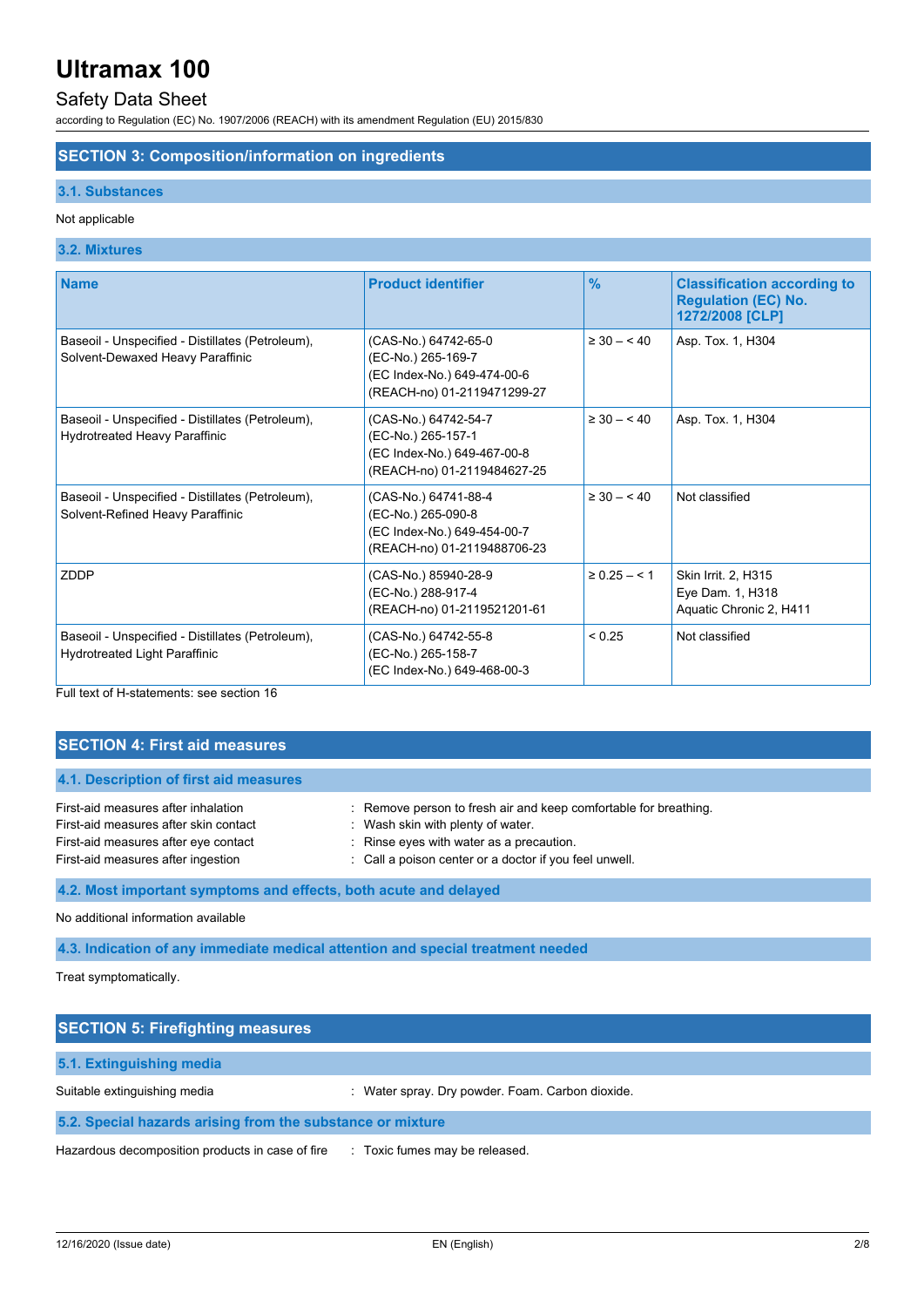# Safety Data Sheet

according to Regulation (EC) No. 1907/2006 (REACH) with its amendment Regulation (EU) 2015/830

## **5.3. Advice for firefighters**

Protection during firefighting  $\blacksquare$ : Do not attempt to take action without suitable protective equipment. Self-contained breathing apparatus. Complete protective clothing.

| <b>SECTION 6: Accidental release measures</b>                                                 |                                                                                                                                                              |  |
|-----------------------------------------------------------------------------------------------|--------------------------------------------------------------------------------------------------------------------------------------------------------------|--|
| 6.1. Personal precautions, protective equipment and emergency procedures                      |                                                                                                                                                              |  |
| 6.1.1. For non-emergency personnel<br>Emergency procedures<br>6.1.2. For emergency responders | : Ventilate spillage area.                                                                                                                                   |  |
| Protective equipment                                                                          | Do not attempt to take action without suitable protective equipment. For further information<br>refer to section 8: "Exposure controls/personal protection". |  |
| <b>6.2. Environmental precautions</b>                                                         |                                                                                                                                                              |  |
| Avoid release to the environment.                                                             |                                                                                                                                                              |  |
| 6.3. Methods and material for containment and cleaning up                                     |                                                                                                                                                              |  |
| Methods for cleaning up<br>Other information                                                  | : Take up liquid spill into absorbent material.<br>Dispose of materials or solid residues at an authorized site.                                             |  |
| 6.4. Reference to other sections                                                              |                                                                                                                                                              |  |

For further information refer to section 13.

| <b>SECTION 7: Handling and storage</b>                            |                                                                                                                                                                                              |  |  |
|-------------------------------------------------------------------|----------------------------------------------------------------------------------------------------------------------------------------------------------------------------------------------|--|--|
| 7.1. Precautions for safe handling                                |                                                                                                                                                                                              |  |  |
| Precautions for safe handling<br>Hygiene measures                 | : Ensure good ventilation of the work station. Wear personal protective equipment.<br>: Do not eat, drink or smoke when using this product. Always wash hands after handling the<br>product. |  |  |
| 7.2. Conditions for safe storage, including any incompatibilities |                                                                                                                                                                                              |  |  |
| Storage conditions                                                | : Store in a well-ventilated place. Keep cool.                                                                                                                                               |  |  |
| 7.3. Specific end use(s)                                          |                                                                                                                                                                                              |  |  |
| No additional information available                               |                                                                                                                                                                                              |  |  |

# **SECTION 8: Exposure controls/personal protection**

## **8.1. Control parameters**

**8.1.1 National occupational exposure and biological limit values**

No additional information available

#### **8.1.2. Recommended monitoring procedures**

No additional information available

#### **8.1.3. Air contaminants formed**

No additional information available

#### **8.1.4. DNEL and PNEC**

No additional information available

#### **8.1.5. Control banding**

No additional information available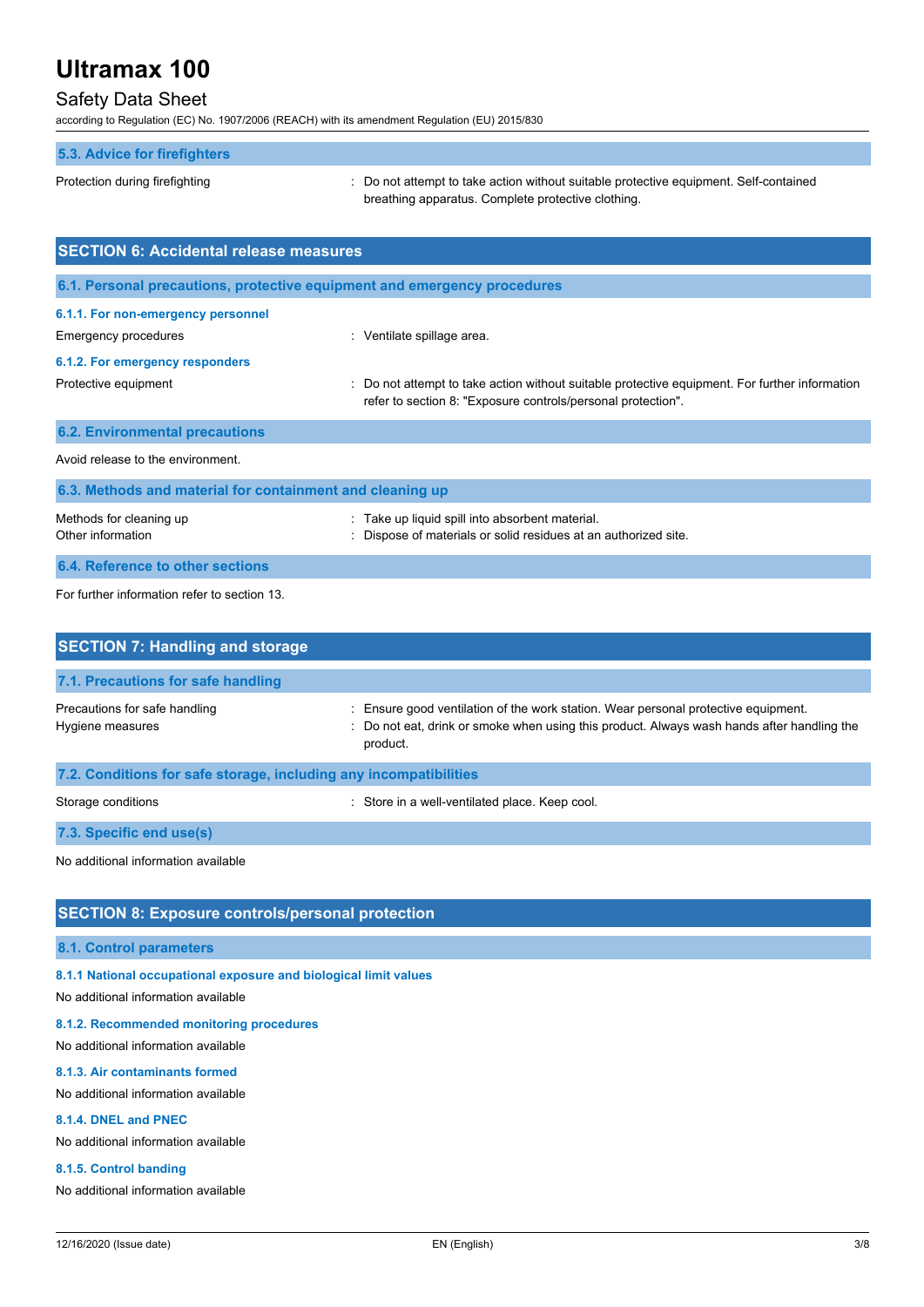# Safety Data Sheet

according to Regulation (EC) No. 1907/2006 (REACH) with its amendment Regulation (EU) 2015/830

### **8.2. Exposure controls**

#### **8.2.1. Appropriate engineering controls**

#### **Appropriate engineering controls:**

Ensure good ventilation of the work station.

#### **8.2.2. Personal protection equipment**

**Personal protective equipment symbol(s):**



### **8.2.2.1. Eye and face protection**

| Eye protection: |  |
|-----------------|--|
| Safety glasses  |  |

#### **8.2.2.2. Skin protection**

**Skin and body protection:**

Wear suitable protective clothing

## **Hand protection:**

Protective gloves

#### **8.2.2.3. Respiratory protection**

#### **Respiratory protection:**

In case of insufficient ventilation, wear suitable respiratory equipment

#### **8.2.2.4. Thermal hazards**

No additional information available

#### **8.2.3. Environmental exposure controls**

#### **Environmental exposure controls:**

Avoid release to the environment.

| <b>SECTION 9: Physical and chemical properties</b>         |                             |  |  |
|------------------------------------------------------------|-----------------------------|--|--|
|                                                            |                             |  |  |
| 9.1. Information on basic physical and chemical properties |                             |  |  |
| Physical state                                             | : Liquid                    |  |  |
| Colour                                                     | brown.<br>٠                 |  |  |
| Odour                                                      | Characteristic odour.       |  |  |
| Odour threshold                                            | No data available           |  |  |
| рH                                                         | No data available           |  |  |
| Relative evaporation rate (butylacetate=1)                 | No data available           |  |  |
| Melting point                                              | Not applicable              |  |  |
| Freezing point                                             | No data available<br>٠      |  |  |
| Boiling point                                              | No data available           |  |  |
| Flash point                                                | : 228 °C                    |  |  |
| Auto-ignition temperature                                  | No data available           |  |  |
| Decomposition temperature                                  | No data available           |  |  |
| Flammability (solid, gas)                                  | Not applicable              |  |  |
| Vapour pressure                                            | No data available           |  |  |
| Relative vapour density at 20 °C                           | No data available           |  |  |
| Relative density                                           | $0.892 \text{ @ } 20$ deg C |  |  |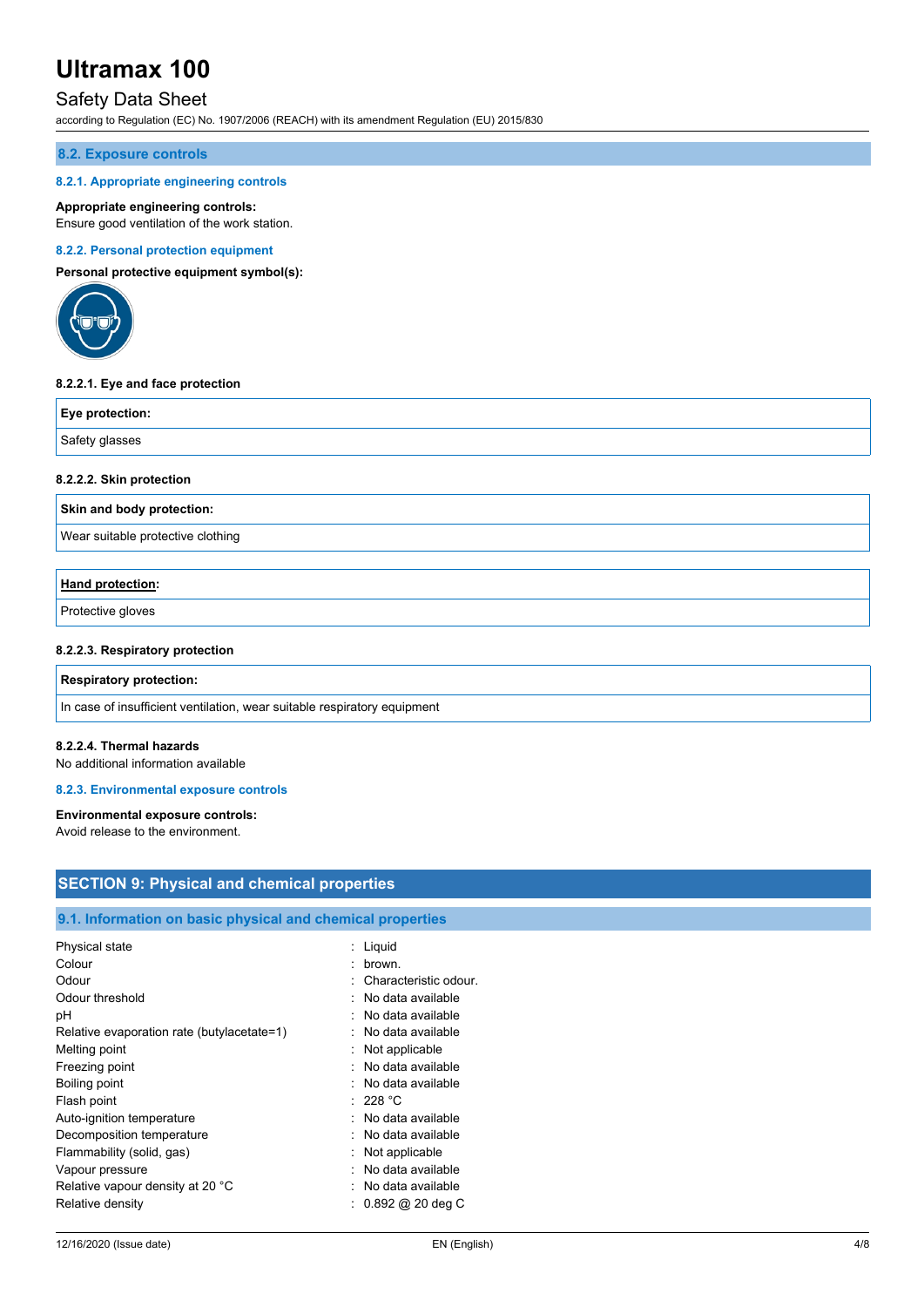# Safety Data Sheet

according to Regulation (EC) No. 1907/2006 (REACH) with its amendment Regulation (EU) 2015/830

| Solubility                                      | : insoluble in water.               |
|-------------------------------------------------|-------------------------------------|
| Partition coefficient n-octanol/water (Log Pow) | : No data available                 |
| Viscosity, kinematic                            | : 100 mm <sup>2</sup> /s @ 40 deg C |
| Viscosity, dynamic                              | : No data available                 |
| Explosive properties                            | : No data available                 |
| Oxidising properties                            | : No data available                 |
| <b>Explosive limits</b>                         | : No data available                 |
|                                                 |                                     |

#### **9.2. Other information**

No additional information available

## **SECTION 10: Stability and reactivity**

## **10.1. Reactivity**

The product is non-reactive under normal conditions of use, storage and transport.

**10.2. Chemical stability**

Stable under normal conditions.

**10.3. Possibility of hazardous reactions**

No dangerous reactions known under normal conditions of use.

**10.4. Conditions to avoid**

None under recommended storage and handling conditions (see section 7).

**10.5. Incompatible materials**

No additional information available

**10.6. Hazardous decomposition products**

Under normal conditions of storage and use, hazardous decomposition products should not be produced.

## **SECTION 11: Toxicological information**

### **11.1 Information on toxicological effects**

| Acute toxicity (oral)             | Not classified                    |
|-----------------------------------|-----------------------------------|
| Acute toxicity (dermal)           | Not classified                    |
| Acute toxicity (inhalation)       | Not classified                    |
|                                   |                                   |
| Skin corrosion/irritation         | Not classified                    |
| Serious eye damage/irritation     | Not classified                    |
| Respiratory or skin sensitisation | Not classified                    |
| Germ cell mutagenicity            | Not classified                    |
| Carcinogenicity                   | : Not classified                  |
|                                   |                                   |
| Reproductive toxicity             | Not classified                    |
|                                   |                                   |
| STOT-single exposure              | : Not classified                  |
|                                   | Not classified                    |
| STOT-repeated exposure            |                                   |
| Aspiration hazard                 | : Not classified                  |
|                                   |                                   |
| <b>Ultramax 100</b>               |                                   |
|                                   |                                   |
| Viscosity, kinematic              | 100 mm <sup>2</sup> /s @ 40 deg C |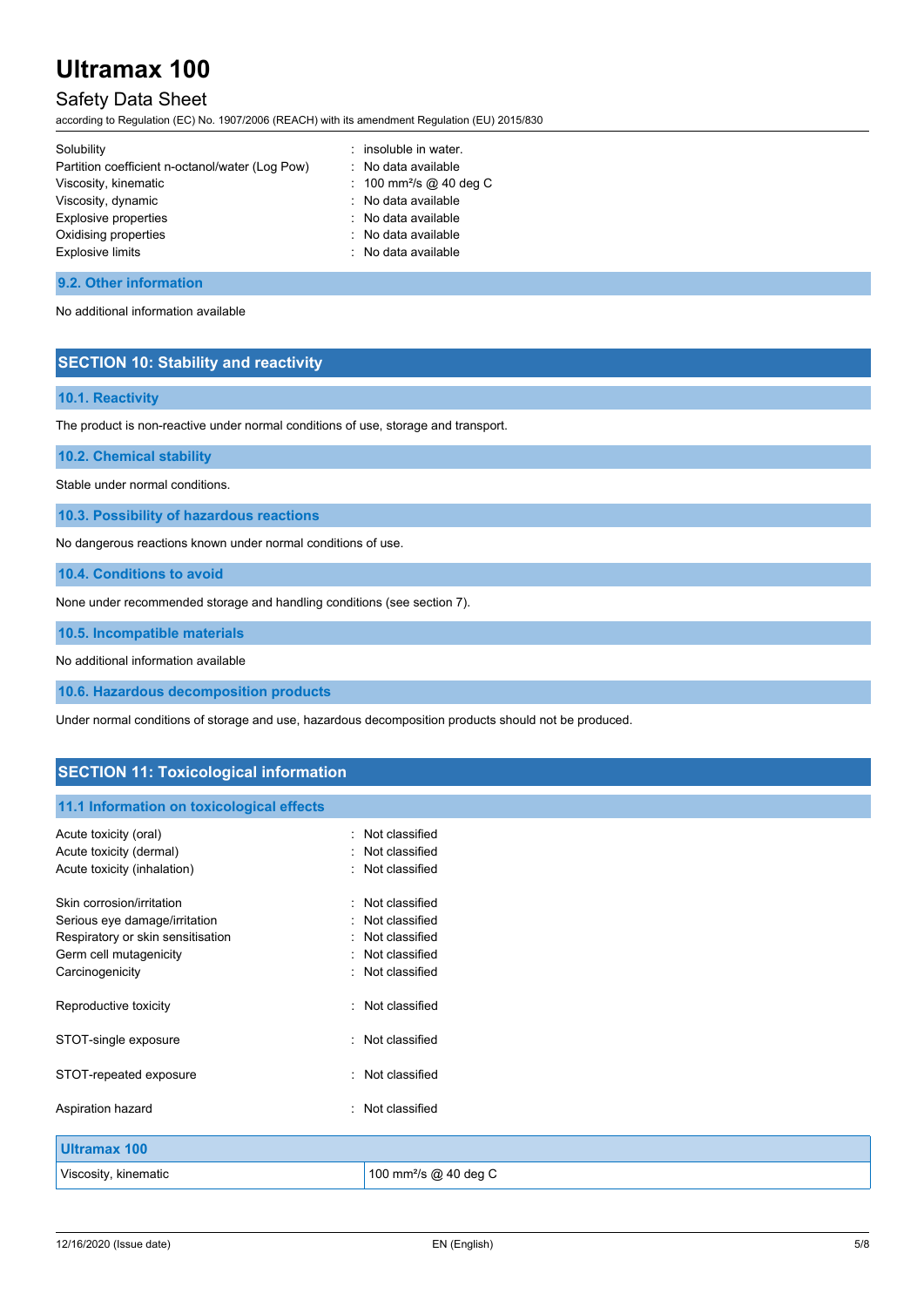# Safety Data Sheet

according to Regulation (EC) No. 1907/2006 (REACH) with its amendment Regulation (EU) 2015/830

| <b>SECTION 12: Ecological information</b>                                                                                                                                  |                                                                                                                                                                  |
|----------------------------------------------------------------------------------------------------------------------------------------------------------------------------|------------------------------------------------------------------------------------------------------------------------------------------------------------------|
| 12.1. Toxicity                                                                                                                                                             |                                                                                                                                                                  |
| Ecology - general<br>Hazardous to the aquatic environment, short-term<br>(acute)<br>Hazardous to the aquatic environment, long-term<br>(chronic)<br>Not rapidly degradable | The product is not considered harmful to aquatic organisms nor to cause long-term adverse<br>effects in the environment.<br>: Not classified<br>: Not classified |
| 12.2. Persistence and degradability                                                                                                                                        |                                                                                                                                                                  |
| No additional information available                                                                                                                                        |                                                                                                                                                                  |
| 12.3. Bioaccumulative potential                                                                                                                                            |                                                                                                                                                                  |
| No additional information available                                                                                                                                        |                                                                                                                                                                  |
| 12.4. Mobility in soil                                                                                                                                                     |                                                                                                                                                                  |
| No additional information available                                                                                                                                        |                                                                                                                                                                  |
| 12.5. Results of PBT and vPvB assessment                                                                                                                                   |                                                                                                                                                                  |
| No additional information available                                                                                                                                        |                                                                                                                                                                  |
| 12.6. Other adverse effects                                                                                                                                                |                                                                                                                                                                  |
| No additional information available                                                                                                                                        |                                                                                                                                                                  |
| <b>SECTION 13: Disposal considerations</b>                                                                                                                                 |                                                                                                                                                                  |

Waste treatment methods : Dispose of contents/container in accordance with licensed collector's sorting instructions.

# **SECTION 14: Transport information**

| In accordance with ADR / IMDG / IATA / ADN / RID |                |                |                |                |
|--------------------------------------------------|----------------|----------------|----------------|----------------|
| <b>ADR</b>                                       | <b>IMDG</b>    | <b>IATA</b>    | <b>ADN</b>     | <b>RID</b>     |
| 14.1. UN number                                  |                |                |                |                |
| Not applicable                                   | Not applicable | Not applicable | Not applicable | Not applicable |
| 14.2. UN proper shipping name                    |                |                |                |                |
| Not applicable                                   | Not applicable | Not applicable | Not applicable | Not applicable |
| 14.3. Transport hazard class(es)                 |                |                |                |                |
| Not applicable                                   | Not applicable | Not applicable | Not applicable | Not applicable |
| 14.4. Packing group                              |                |                |                |                |
| Not applicable                                   | Not applicable | Not applicable | Not applicable | Not applicable |
| <b>14.5. Environmental hazards</b>               |                |                |                |                |
| Not applicable                                   | Not applicable | Not applicable | Not applicable | Not applicable |
| No supplementary information available           |                |                |                |                |
| A A A Andreal concernations from the co-         |                |                |                |                |

**14.6. Special precautions for user**

**Overland transport**

Not applicable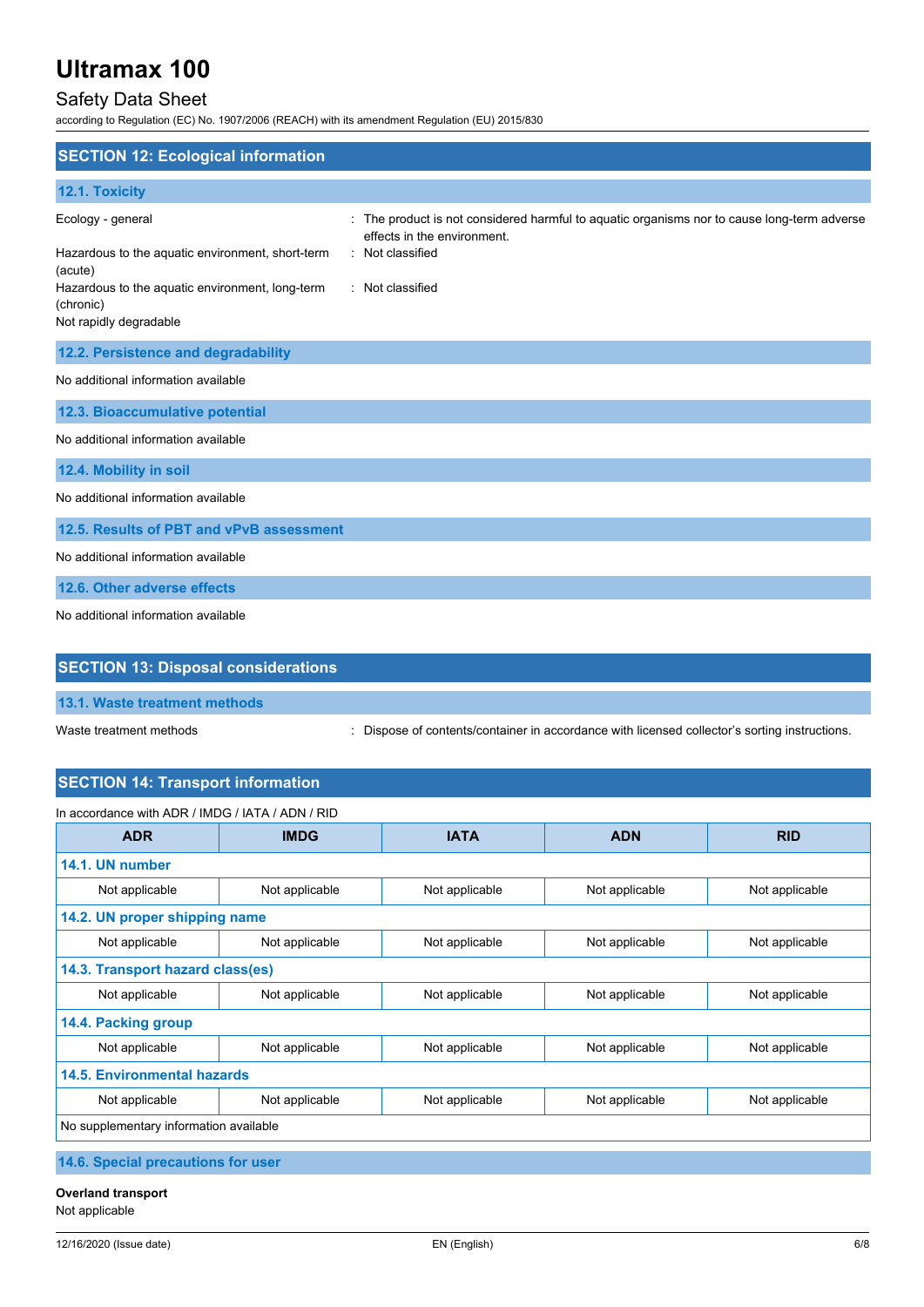# Safety Data Sheet

according to Regulation (EC) No. 1907/2006 (REACH) with its amendment Regulation (EU) 2015/830

**Transport by sea** Not applicable **Air transport** Not applicable **Inland waterway transport** Not applicable **Rail transport** Not applicable

## **14.7. Transport in bulk according to Annex II of Marpol and the IBC Code**

#### Not applicable

## **SECTION 15: Regulatory information**

**15.1. Safety, health and environmental regulations/legislation specific for the substance or mixture**

#### **15.1.1. EU-Regulations**

Contains no REACH substances with Annex XVII restrictions

Contains no substance on the REACH candidate list

Contains no REACH Annex XIV substances

Contains no substance subject to Regulation (EU) No 649/2012 of the European Parliament and of the Council of 4 July 2012 concerning the export and import of hazardous chemicals.

Contains no substance subject to Regulation (EU) No 2019/1021 of the European Parliament and of the Council of 20 June 2019 on persistent organic pollutants

#### **15.1.2. National regulations**

No additional information available

**15.2. Chemical safety assessment**

No chemical safety assessment has been carried out

# **SECTION 16: Other information**

| Abbreviations and acronyms: |                                                                                                 |  |
|-----------------------------|-------------------------------------------------------------------------------------------------|--|
| <b>ADN</b>                  | European Agreement concerning the International Carriage of Dangerous Goods by Inland Waterways |  |
| <b>ADR</b>                  | European Agreement concerning the International Carriage of Dangerous Goods by Road             |  |
| <b>ATE</b>                  | <b>Acute Toxicity Estimate</b>                                                                  |  |
| <b>BCF</b>                  | <b>Bioconcentration factor</b>                                                                  |  |
| <b>BLV</b>                  | Biological limit value                                                                          |  |
| <b>BOD</b>                  | Biochemical oxygen demand (BOD)                                                                 |  |
| COD                         | Chemical oxygen demand (COD)                                                                    |  |
| <b>DMEL</b>                 | <b>Derived Minimal Effect level</b>                                                             |  |
| <b>DNEL</b>                 | Derived-No Effect Level                                                                         |  |
| EC-No.                      | European Community number                                                                       |  |
| <b>EC50</b>                 | Median effective concentration                                                                  |  |
| <b>EN</b>                   | European Standard                                                                               |  |
| <b>IARC</b>                 | International Agency for Research on Cancer                                                     |  |
| <b>IATA</b>                 | International Air Transport Association                                                         |  |
| <b>IMDG</b>                 | International Maritime Dangerous Goods                                                          |  |
| LC50                        | Median lethal concentration                                                                     |  |